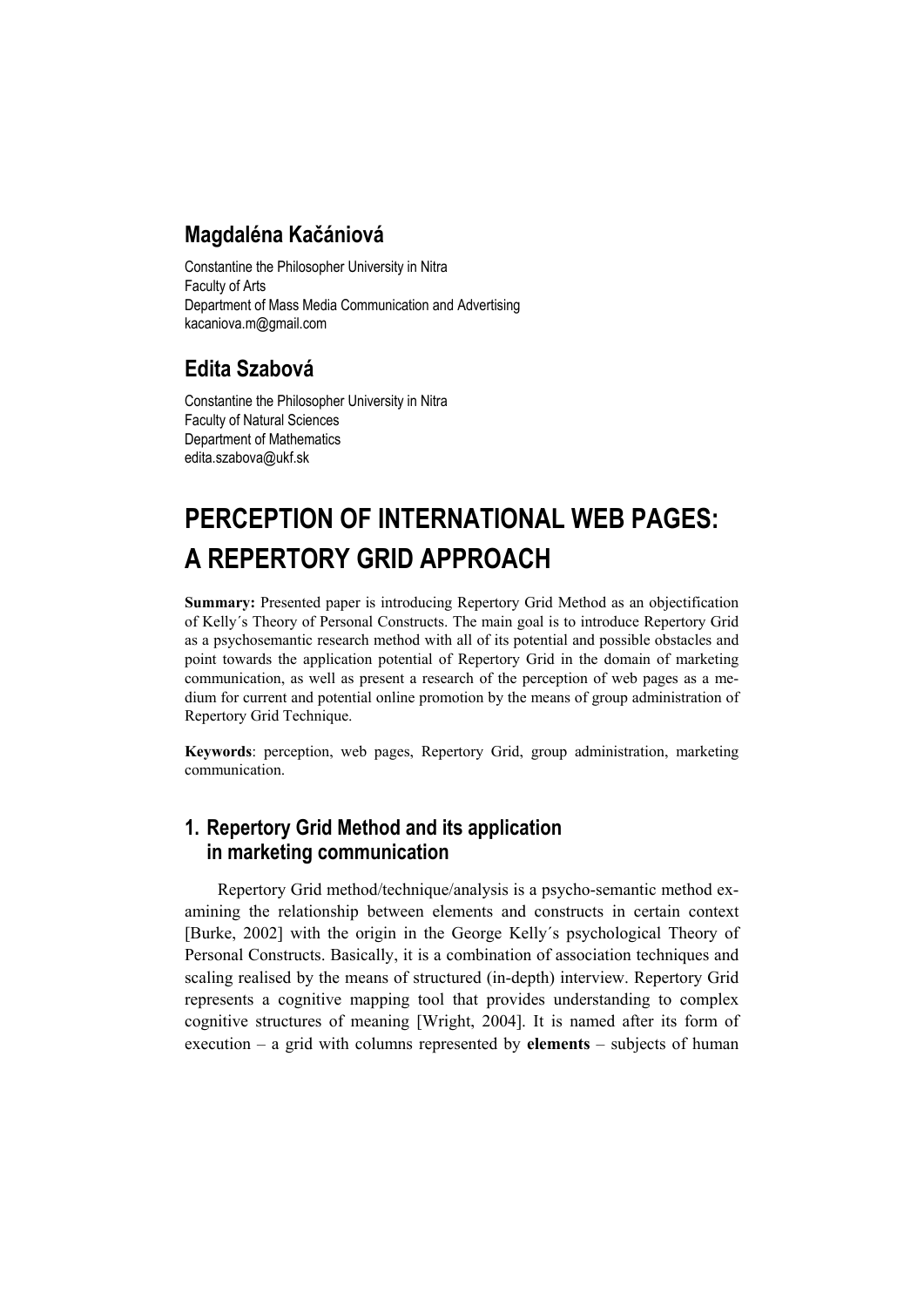thoughts we want to examine, either of materialistic nature (people, objects, events, pictorial material, movie sequences, etc.) or intangible nature (experiences, ideal concepts such as 'effective bank advertising', 'my ideal boss', 'ideal web page'), while lines are defined by **constructs** elicited by research subjects. The simplest definition of construct would be that construct is an assigned quality (to element).

Essentially, there is no such entity that could possibly not be covered by this technique under these conditions:

- 1. Subject has personal constructs (thoughts/schemes) regarding an element (presented as a part of a research topic). That means subject has to know the element(s) to some extent or at least get the opportunity to become familiar with it (e.g. in form of advertising exposure regarding the use of this technique in advertising research) during the process of Repertory Grid interview.
- 2. Subject has an opportunity, cognitive skills and will to express his/her constructs. In order to be able to examine these constructs we need to ask subject the right questions (as well as have certain background and follow certain rules in order for the technique to be valid and reliable), subject needs to have a certain level of cognitive skills (e.g. language skills) in order to be able to share his/hers constructs (technique relies quite heavily on the language of inquiry) and last, but not least, technique requires a cooperation of a participant.

Regarding the character of Repertory Grid, it is possible to apply both quantitative and qualitative approach. Repertory Grid combines these two approaches in the effort to persevere idiosyncratic view of an individual (with perception being considerably influenced by a variety of personal factors outside our control), while permitting quantitative analysis by a wide variety of statistical procedures offering a cue to more generalised conclusions. This method is idiographic from the point of its individualistic character of constructs and nomothetic from the point of interpretation resulting from statistical analysis of data that can be conducted either for each grid individually or for merged/concentrated grid from multiple participants as it is in our research mentioned below.

## **2. Theoretical background of Repertory Grid**

Repertory Grid Method is tightly connected to the Personal Construct Psychology (further PCP) that suggests that people are similar to each other based on the meanings they give to the world. The origin of this psychological theory lies in constructive alternativism, according to which everybody perceives reality from own perspective and creates alternative constructs about it [Kelly, 2003]. People constantly perceive and interpret their environment, they built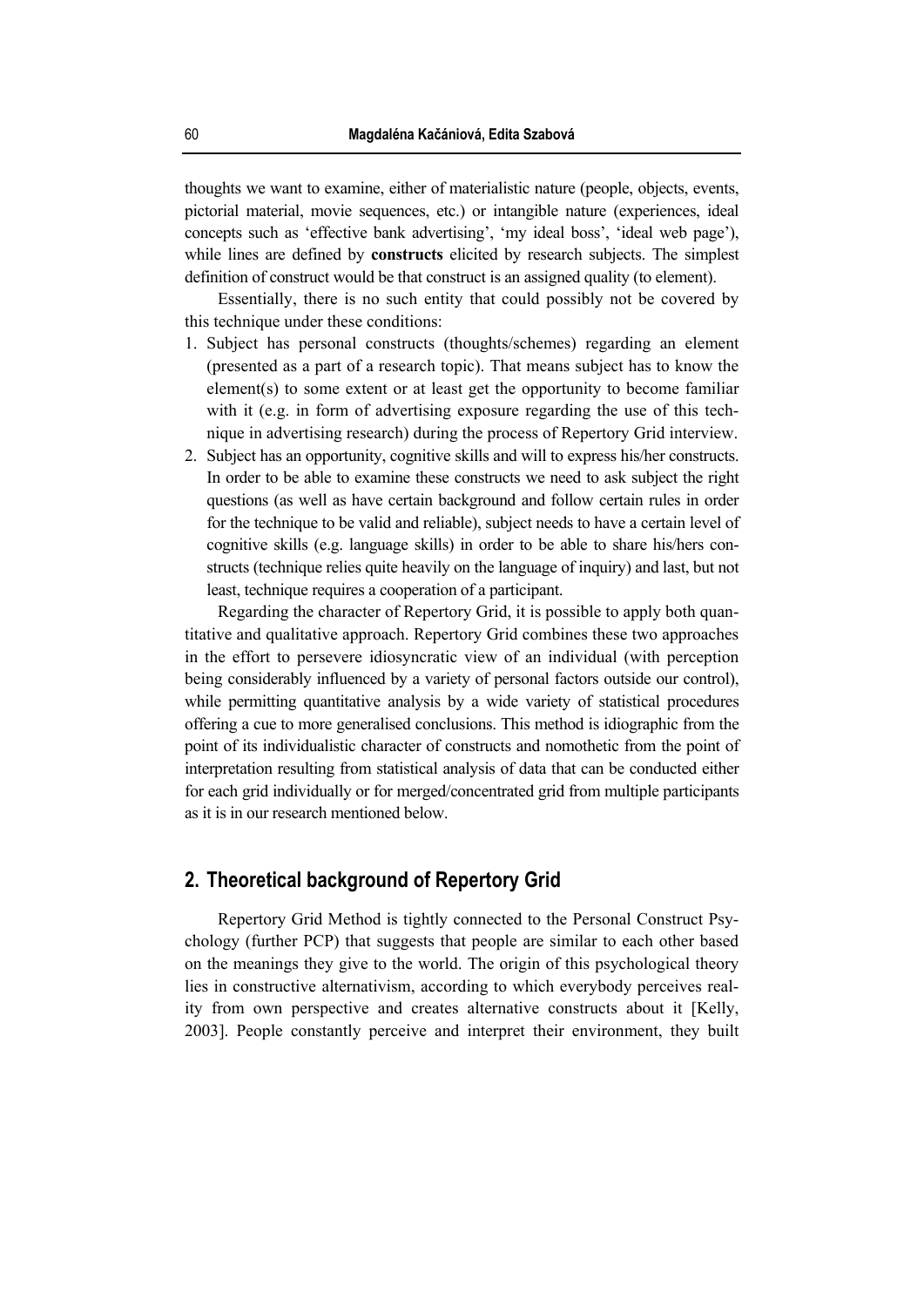images and schemes about it in order to give it a sense. PCP is of very subjectivistic nature. It assumes people are similar because they construe certain modalities in a similar way, as opposed to beliefs that people are similar because they have similar experiences [Marsden & Littler, 2000]. The core concept of PCP is that a present anticipation of a person acts as a motivation to action [Kelly, 2003]. G. Kelly [2003] states that people differ in the construction of events one from another and one´s construct system is composed of a finite number of dichotomous constructs. The notion of dichotomy is clearly preserved in technique itself when each grid encompasses inferences about two poles (emergent and implicit) of a construct serving as a building element of meaning and reality. In fact, constructs are not accidental or unorganised, they create a complex hierarchic system of relations [Neinmeyer, 1993 in Marsden & Littler, 2000]. People differ in number, character and structure of constructs [Klein & Lewis, 1985 after: Marsden & Littler, 2000] and this is the variability Repertory Grid Method is trying to capture.

Repertory Grid is a comprehensive and complex method with a well elaborated design. For a detailed procedure we suggest works of M. Fromm, [2004], D. Jankowicz [2004] or F. Fransella, R. Bell and D. Bannister [2004]. Nonetheless, we can summarise the procedure of Repertory Grid interview in these few basic steps [Marsden & Littler, 2000; Jankowicz, 2004; Ritomský & Bachratý, 2008]:

- Research question(s) formulation.
- Selection of elements.
- Construct elicitation (by the means of finding similarities and differences between elements applying one or more of these strategies: dyading – asking how two elements are similar/different, triading – asking how two elements are similar and at the same time different from each other, laddering – asking *how*? *why*?, pyramiding – specifying constructs, trying to understand the range of one´s constructs).

By using these strategies, we are capable to reach a deeper level of mental structures (in relation to meaning) and access constructs that might be difficult to articulate. Generally, Repertory Grid differs from methods such semantic differential or questionnaire where participant has to evaluate the topic based on characteristics that are given.

- Combining elements with constructs. There are three ways in doing so: dichotomisation (assessing a positive or negative pole to elements for each construct), scaling (evaluating each element according to each construct pair on a pre-given scale) or rating (each element is ranked between the two extremes of the construct).
- Data analysis and interpretation. We can use standard statistical package like SPSS or one of specialised Repertory Grid programs (e.g. Idiogrid, Webgrid).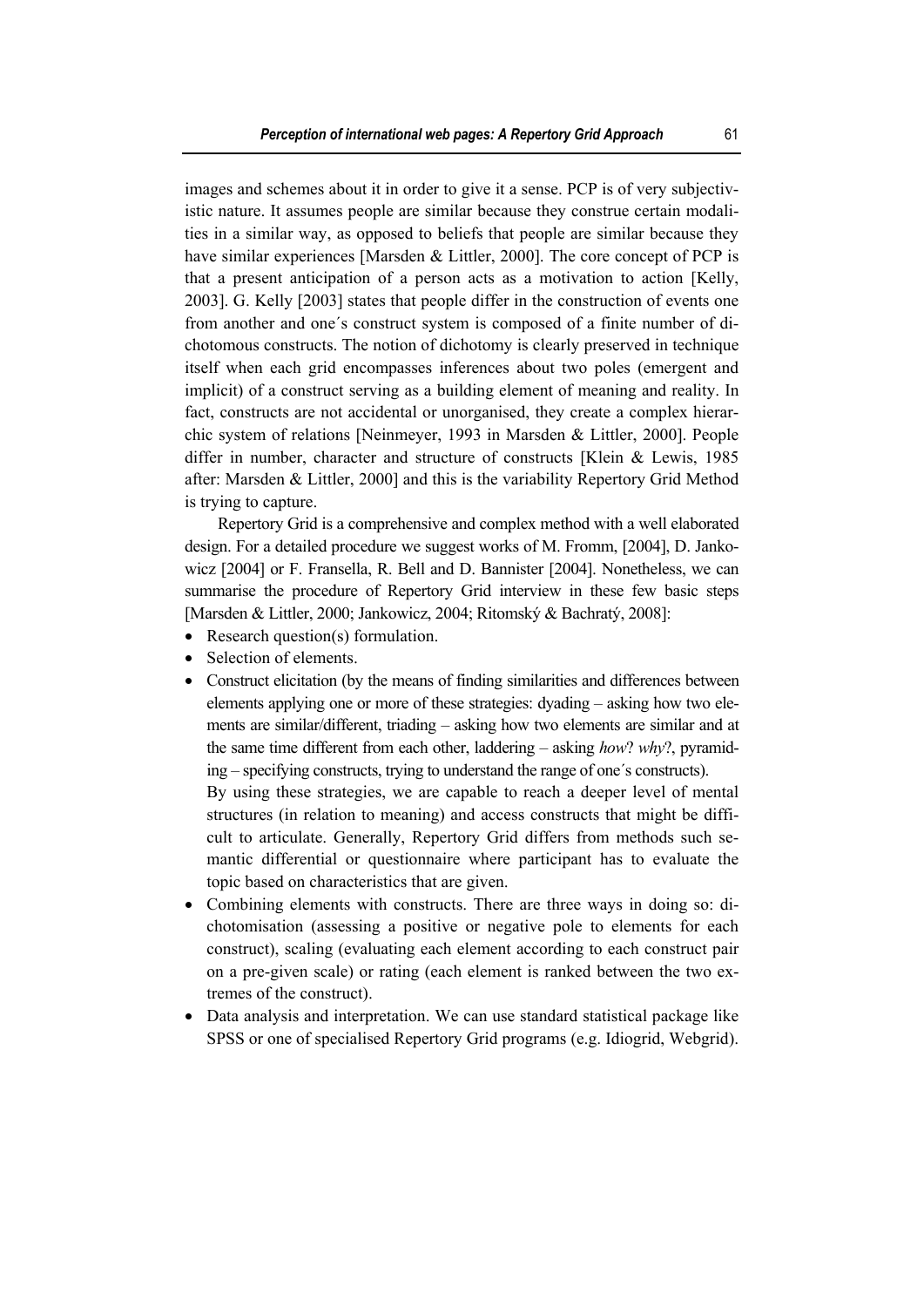## **3. Repertory Grid applications**

One of the advantages of Repertory Grid is that the same procedure suits for many different purposes. Repertory grid is used in psychological research. It can be applied in social psychology, e.g. for examining personal impressions [Lukas & Šerek, 2007], barriers in communication [Ritomský & Bachratý, 2008], implicit descriptors of abstract term [Havigerová & Haviger, 2010]. Repertory Grid is closely linked to the theory of cognitive complexity as examined in realm area of consumer psychology by G.M. Zinkhan and A. Biswas [1988]. Because of its nature, Repertory Grid is a suitable tool for answering questions about perception, e.g. perception of child´s own artwork [Karpinnen, 2000], photographs [Burke, 2002], web designers' perception of an effective website [Tan & Tung, 2003]. In management, Repertory Grid is being used to generate data useful for SWOT analysis; examining managerial competences and decision making process, understanding the set of expert knowledge [Ritomský & Bachratý, 2008]. Marketing applications of Repertory Grid include consumer research where products and/or services often serve as evaluated elements, e.g. differences in product perceptions between product creators and product users [Karapanos & Martens, 2007]. We can use Repertory Grid when we want to find out how participants construct certain concept, such as 'customer experience quality' described in the research of F. Lemke, M. Clark and H. Wilson [2011] or 'effective advertising'. Some research projects are using Repertory Grid for obtaining associations with brands in connection to image, as it was in case of London musea and art galleries in research of N. Caldwell and J. Coshall [2002]. Repertory Grid also enables us to uncover schemes of consumer behaviour by providing cognitive schemes that are later congruent with choice behaviour [Marsden & Littler, 2000; Caldwell & Coshall, 2002]. Moreover, Repertory Grid is a method suitable for explaining abstract terms (e.g. effectiveness, normality, risk, esthetics, formality), terms that are hard to grasp and define because they are having a nature of individual thought constructions. Regarding the perception of advertising itself, application of Repertory Grid is fairly rare. For example, J. Olson and P. Dover [1978] used this method to examine cognitive effects of deceptive advertising. As we could have seen in aforementioned text, Repertory Grid has a solid potential in multiple domains, as well as in marketing research.

We now demonstrate the feasibility of Repertory Grid group administration by the means of our own research in which we focused on the perception of international web pages. In this era, a lot of companies benefit from having a website as a marketing tool. Web pages can serve as a branding tool, information center, shop, communication tool and advertising tool. Moreover, appeal of a website has an impact on forming user´s perception of website usability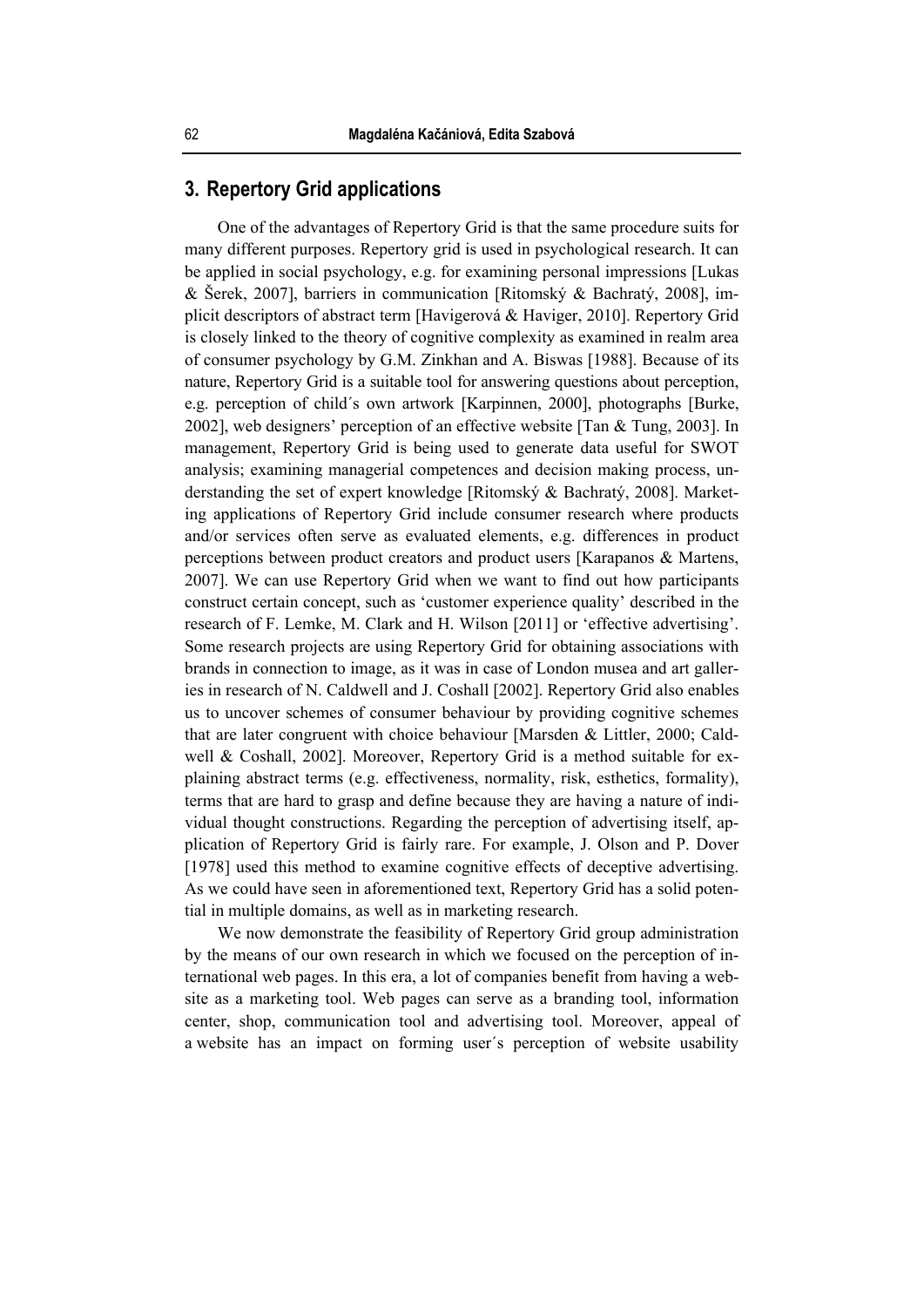[Schenkman and Jonsson, 2000; Tractinsky et al., 2000 in Djamasbi, Svegel & Tullis, 2010]. The objective was to determine how participants perceive international web pages with the emphasis on following **research questions**:

- 1. What characteristics are chosen/used for web pages? What are group preferences regarding these characteristics?
- 2. Which web page is perceived as the closest to the element of ideal web page? **Research sample** was composed of 12 Polish undergraduate students (9 females, average age 20,75). Our research sample belongs to the cohort known as **Generation Y** (also called Millenials, Echo boomers, Net generation, Facebook generation). K. Yarrow and J. O´Donnel [2009] characterise these individuals as born between 1978-2000, V. Lazarevic and S. Petrovic-Lazarevic [2007] and N. Shepherdson [2000 after: Beard, 2003] state years of birth of Generation Y members as lying between 1977-1994. Generation Y as a specific marketing segment is considered to be a group with a strong consumer potential. In general, we assume that generations differ in reactions to communication while at the same time members of one generation show common characteristics. Members of each generation have a tendency to demonstrate similar attitudes, values and preferences. K. Yarrow and J. O´Donnel [2009] described Generation Y as diverse, adaptive and self-confident. Generation Y represents a complex and challenging group of consumers. This group feels immune towards branding and marketing tactics. Members have the confidence to demand what they need from sellers, they are interested in consumption and are active in searching for products [Lippe, 2001 after: Lazarevic, Petrovic & Lazarevic, 2007; Yarrow & O´Donnel, 2009]. L.P. Morton [2002 after: Beard, 2003] described this generation as critical consumers with distrust to media. Even from this brief characteristic we can see, that Generation Y offers a lot of research incentives regarding each of information processing phases, e.g. personal characteristics influencing perception, interpretation, remembering, evaluation of communication or behavioural expressions. At the same time we have to remember that Generation Y is very widely defined and its characteristics are dependent on culture.

#### **4. Method**

Data were acquired by the means of Repertory Grid group administration inspired by the online lecture of Vivian Burr [www 1]. First of all, we asked participants which international web pages they knew (elements for repertory grid). Less familiar web pages were excluded. In line with our research interest we included an 'artificial' element of an ideal web page. Consequently, participants assigned into pairs were taking turns in the role of interviewer and research subject. Constructs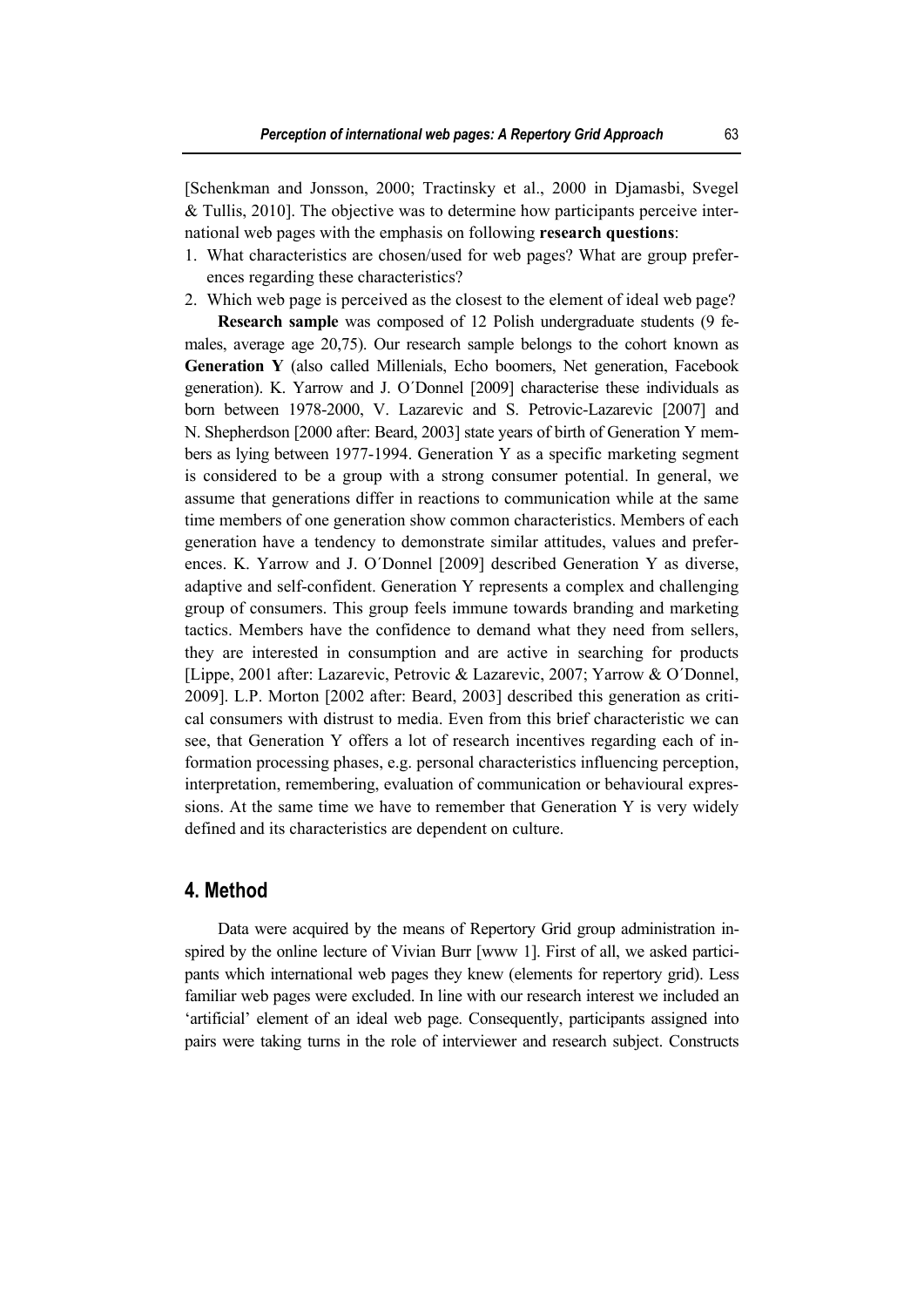were elicited by triading and were in the form of bipolar statements noted by participant actually in the role of interviewer. After this part, all constructs were listed on a whiteboard. Only those understandable to everybody and not repeating were left for final evaluation. Afterwards participants wrote individually constructs into prearranged grid and rated them on a 5-point scale. During the whole process, participants had internet access with the possibility of viewing selected web pages.

The main advantage of a group administration is time saving when we gain more grids (and more inferences/data) during the time of one session. This procedure also has an educative aspect, since students have in a condensed time frame the opportunity to use this method both from part of the participant and its administrator, while being able to ask additional questions. The main disadvantage is the loss of individual perception (in this case we are referring to group perception). Moreover, there is an influence of group dynamics on final list of elements and constructs (e.g. participant is too shy to express his/hers point of view). Due to the lack of the direct control by researcher, possible misunderstandings of instructions (e.g. in form of missing values) can occur. Despite a general declared demandingness of Repertory Grid method, in our case perceived difficultness of this methods as evaluated by participants was 'fairly simple'  $(n = 14; \text{ mean} = 2.43;$  $mod = 2$ ;  $med = 2$ ;  $sd = 0.76$  on a scale  $1 =$  very easy,  $5 =$  very difficult.

Generally speaking, a successful utilisation of a Repertory Grid demands mastering of these areas:

- a) psychological background (Personal Construct Psychology),
- b) methodology (elements selection, construct elicitation technique, method administration),
- c) interaction with research subjects,
- d) specialised software,
- e) statistical procedures (multi-dimensional statistical analysis).

#### **5. Results**

 $\overline{a}$ 

Total of 8 elements (web pages) were evaluated: National Geographic, Wikipedia, Youtube, Facebook, Ebay, Google, Twitter, Ideal web page. Average number of constructs was 16, final number of constructs used was 21. Two repertory grids were displaced due to the extent of missing values (more than 5%). Other missing values were automatically imputed based on element means<sup>1</sup>. All 12 grids were merged on the level of elements and constructs.

<sup>1</sup> According to Grice (2007) are single imputation methods generally preferred to listwise deletion. This approach is suitable (ibid) when the amount of missing values is less than 5%. We were missing values in 4 grids with the highest proportion of missing data at the level of 4,76%.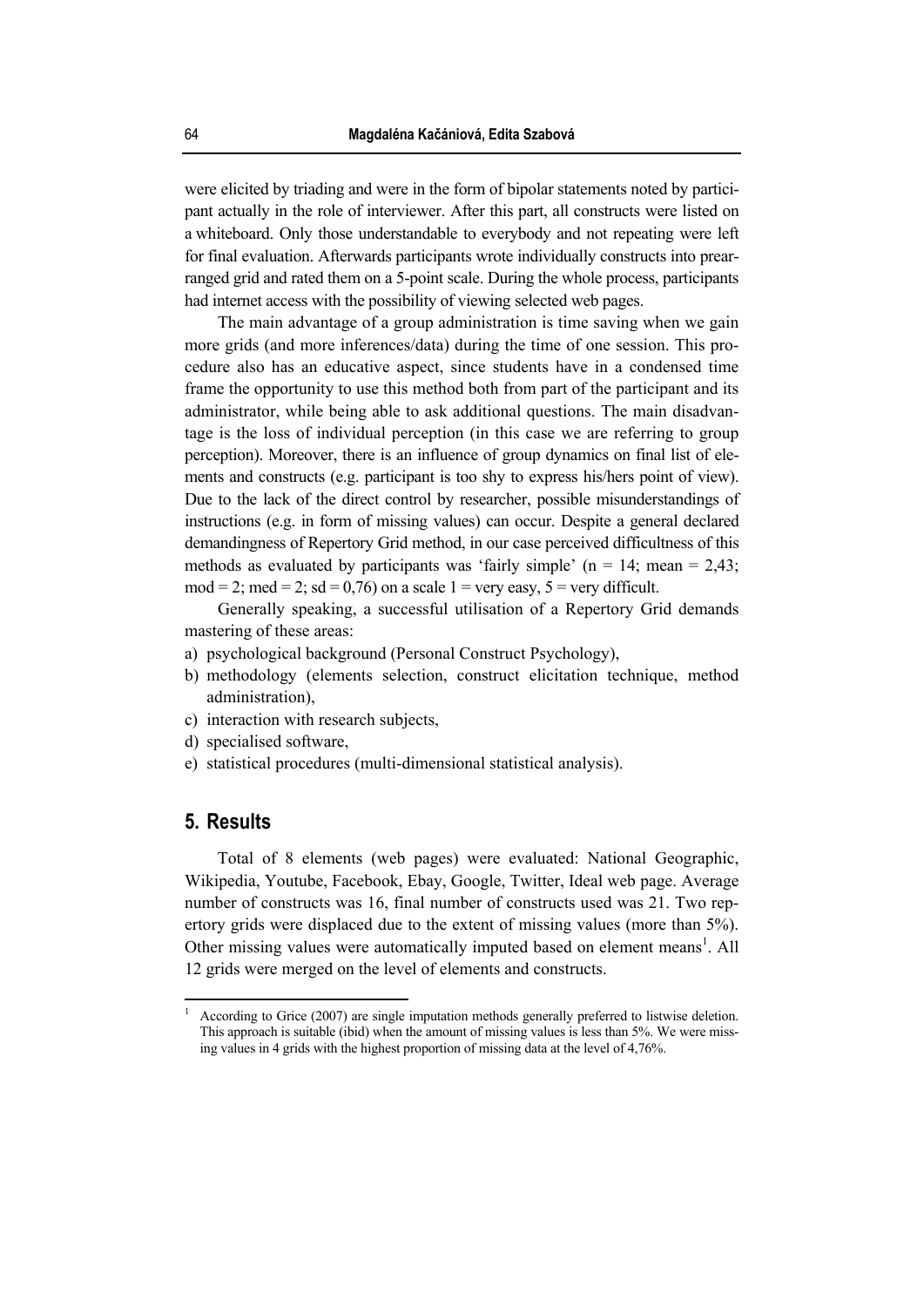|                                                               |      | national wikipedi youtube faceboo ebay |      |      |      | google | twitter | <b>IDEAL</b> |
|---------------------------------------------------------------|------|----------------------------------------|------|------|------|--------|---------|--------------|
| interaction :: no interaction                                 | 4.50 | 4.00                                   | 2.33 | 1.50 | 2.92 | 3.75   | 1.83    | 1.67         |
| for fun :: can get knowledge                                  | 3.58 | 4.42                                   | 1.92 | 1.58 | 2.08 | 3.67   | 1.67    | 2.17         |
| contact with friends :: no contact with friends.              | 3.78 | 3.85                                   | 3.02 | 1.80 | 4.16 | 3.99   | 1.90    | 1.61         |
| author :: no author                                           | 3.61 | 2.20                                   | 2.47 | 2.41 | 3.42 | 3.50   | 2.44    | 2.77         |
| propositions/offered information :: need to know what to find | 3.92 | 3.25                                   | 2.42 | 2.42 | 3.00 | 2.67   | 3.08    | 2.50         |
| colorful :: not colourful                                     | 2.08 | 4.00                                   | 2.92 | 2.67 | 2.42 | 3.75   | 3.00    | 2.00         |
| very often used :: not very often used                        | 3.50 | 2.08                                   | 1.42 | 1.50 | 3.25 | 1.42   | 3.42    | 2.08         |
| helpful to learn :: not helpful to learn                      | 1.75 | 1.50                                   | 2.58 | 3.33 | 4.08 | 1.42   | 3.92    | 2.08         |
| clear menu :: unclear /not functional menu                    | 2.50 | 1.83                                   | 1.67 | 2.08 | 2.50 | 1.08   | 3.00    | 1.67         |
| for all ages :: for young users                               | 2.17 | 2.00                                   | 2.00 | 2.67 | 2.50 | 1.67   | 3.33    | 1.58         |
| useful∷ useless                                               | 2.05 | 1.24                                   | 1.68 | 2.54 | 2.70 | 1.40   | 3.66    | 1.61         |
| unlimited information :: less information.                    | 2.42 | 1.17                                   | 1.92 | 2.17 | 3.42 | 1.25   | 3.08    | 2.08         |
| all ages :: older users                                       | 1.75 | 1.83                                   | 1.75 | 2.33 | 2.50 | 1.25   | 2.92    | 2.42         |
| more pages :: one page                                        | 3.17 | 2.33                                   | 3.00 | 3.17 | 3.75 | 2.42   | 3.58    | 2.67         |
| general :: about one topic                                    | 3.58 | 1.58                                   | 1.58 | 2.33 | 2.67 | 1.42   | 3.00    | 3.25         |
| professional photos :: amateur photos.                        | 1.17 | 2.42                                   | 3.58 | 4.33 | 3.25 | 2.50   | 3.92    | 1.50         |
| few ads :: lot of ads                                         | 2.92 | 2.00                                   | 3.75 | 2.92 | 3.92 | 3.25   | 2.83    | 1.67         |
| changeable :: permanent                                       | 3.08 | 3.08                                   | 2.33 | 1.83 | 2.75 | 2.67   | 2.83    | 1.92         |
| free :: register                                              | 2.00 | 1.67                                   | 1.83 | 3.33 | 3.92 | 1.58   | 3.58    | 1.67         |
| everything is visible :: need to scroll                       | 3.17 | 3.25                                   | 2.58 | 3.50 | 3.75 | 2.58   | 3.92    | 2.33         |
| interesting :: simple                                         | 1.75 | 2.83                                   | 2.00 | 2.50 | 2.67 | 2.25   | 3.33    | 1.75         |

Note: Left construct pole has a scale value of 1.

Source: Own research (Idiogrid output).

Characteristics describing web pages are summarised in Table 2.

| Table 2. Construct poles with sums of their preferences |  |  |  |  |
|---------------------------------------------------------|--|--|--|--|

| <b>Construct pole</b>            | $\mathbf{C} \mathbf{Pr}^*$ | <b>Construct pole</b>        | $\mathbf{C} \mathbf{Pr}^*$ |
|----------------------------------|----------------------------|------------------------------|----------------------------|
| interaction                      | 12                         | no interaction               | $\theta$                   |
| for fun                          | 6                          | can get knowledge            |                            |
| contact with friends             | 10                         | no contact with friends      |                            |
| author                           |                            | not author                   |                            |
| propositions/offered information |                            | need to know what to find    |                            |
| colorful                         | 11                         | not colorful                 |                            |
| very often used                  | 12                         | not very often used          | 0                          |
| helpful to learn                 | 12                         | not helpful to learn         |                            |
| clear menu                       | 12                         | unclear /not functional menu |                            |
| for all ages                     | 9                          | for young users              |                            |
| useful                           | 11                         | useless                      |                            |
| unlimited information            | 9                          | less information             |                            |
| all ages                         | 10                         | older users                  |                            |
| more pages                       |                            | one page                     |                            |
| general                          | 8                          | about one topic              |                            |
| professional photos              | 10                         | amateur photos               |                            |
| few ads                          | 8                          | lot of ads                   |                            |
| changeable                       | 11                         | permanent/stable             |                            |
| free                             | 8                          | register                     |                            |
| everything is visible            | 8                          | need to scroll               |                            |
| interesting                      | 9                          | simple                       |                            |

\* C Pr = number of times construct is preferred.

Source: Own research.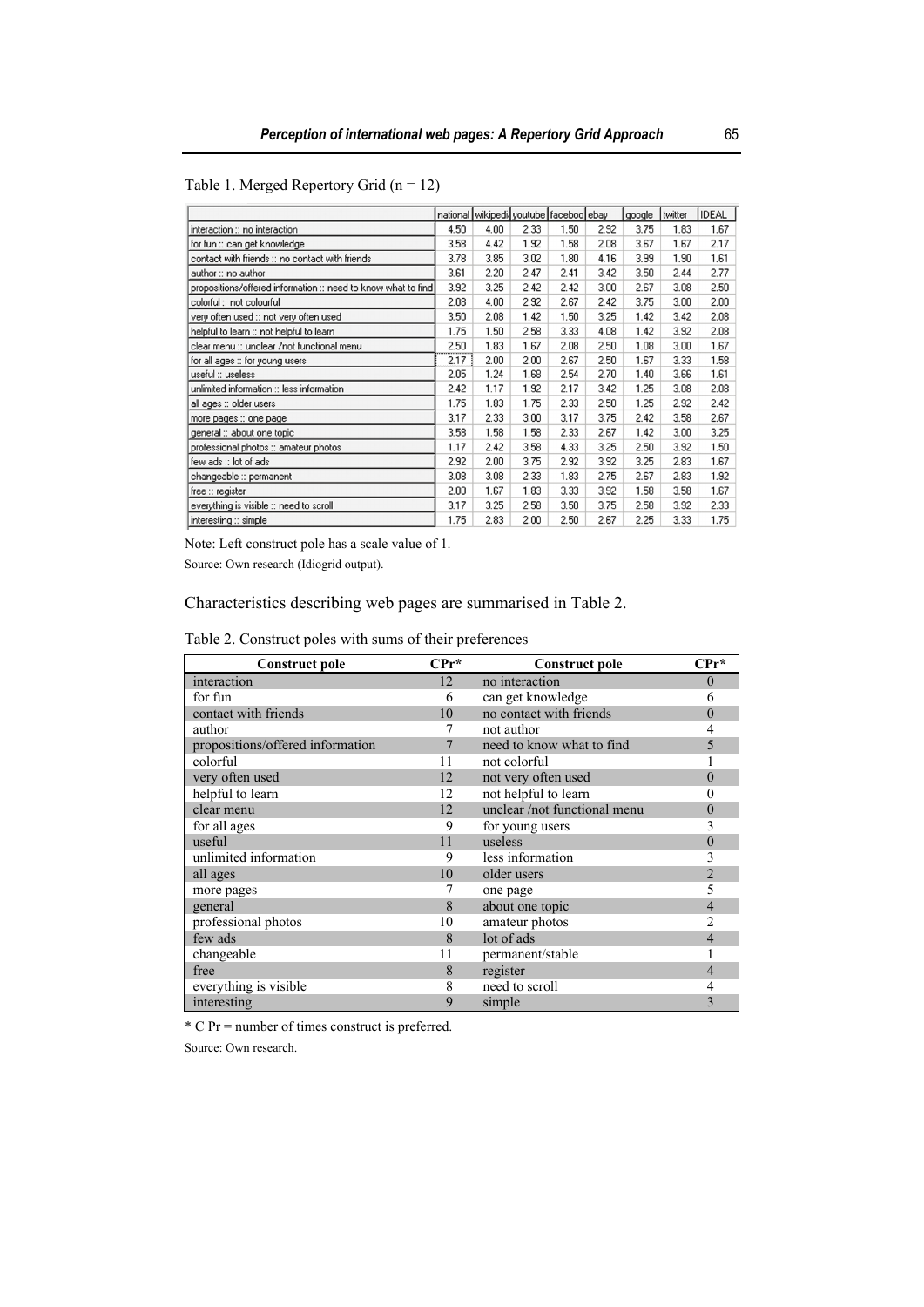Consistency indices (Construct Consistency =  $0.82$ ; Element Consistency =  $0.42$ ) are reflecting highly consistent evaluation of constructs and not so consistent evaluation of elements, therefore elements are perceived as quite diversified. Generally, our respondents preferred web pages with following attributes: are interactive, enable contact with friends, are colorful, often used (in this case we suspect reciprocal relationship – preferred pages are probably also visited more often), perceived as useful from user´s point and useful for educational purposes, directed towards a wide age group, with clear (in the sense of understandable) menu with seemingly unlimited information available, pages with changeable/editable content and rather general than monothematic, available for free (no need to register in order to access) with professional photographs and few advertising. According to research of Djamasbi, Siegel & Tullis [2010] Generation Y may prefer pages that include a main large image, images of celebrities, little text, and a search feature.

Implicit pole of constructs is in majority of cases noted as a negation of a respective emergent pole with following exceptions: for fun-can get knowledge where fun and knowledge are perceived as contradictory, for all ages-for young users; all ages-older users; interesting-simple (simple perceived in more negative connotation). Constructs are mostly of general nature, describing performance/execution (so called propositional constructs), evaluative constructs are: helpful to learn::not helpful to learn and interesting::simple, behavioural constructs are: author::no author (in relation to content creation), very often used::not very often used. Regarding the division on affective, cognitive and behavioural we have not detected the presence of affective constructs. We have already named behavioural constructs above in text. All the other constructs can be considered as cognitive.

For the purposes of statistical analysis we used Idiogrid software (freeware, author: James W. Grice, available at: idiogrid.com). Factor analysis was conducted in form of Principle Component Analysis  $(4 \text{ eigenvalues} > 1)$ . Due to interpretation simplicity and transparency of graphical representation we focus on first two exclusive components covering 70% of data variability. Constructs with variability less than 0,70 were omitted.

| Construct            | Component 1 | <b>Component 2</b> | <b>Communalities</b> |
|----------------------|-------------|--------------------|----------------------|
|                      |             |                    |                      |
| interaction          | 0,53        | $-0,82$            | 0.95                 |
| for fun              | 0.73        | $-0,58$            | 0.87                 |
| contact with friends | 0.39        | $-0.69$            | 0.64                 |
| author               | 0.14        | 0.60               |                      |

Table 3. Structure coefficients and communalities for merged grid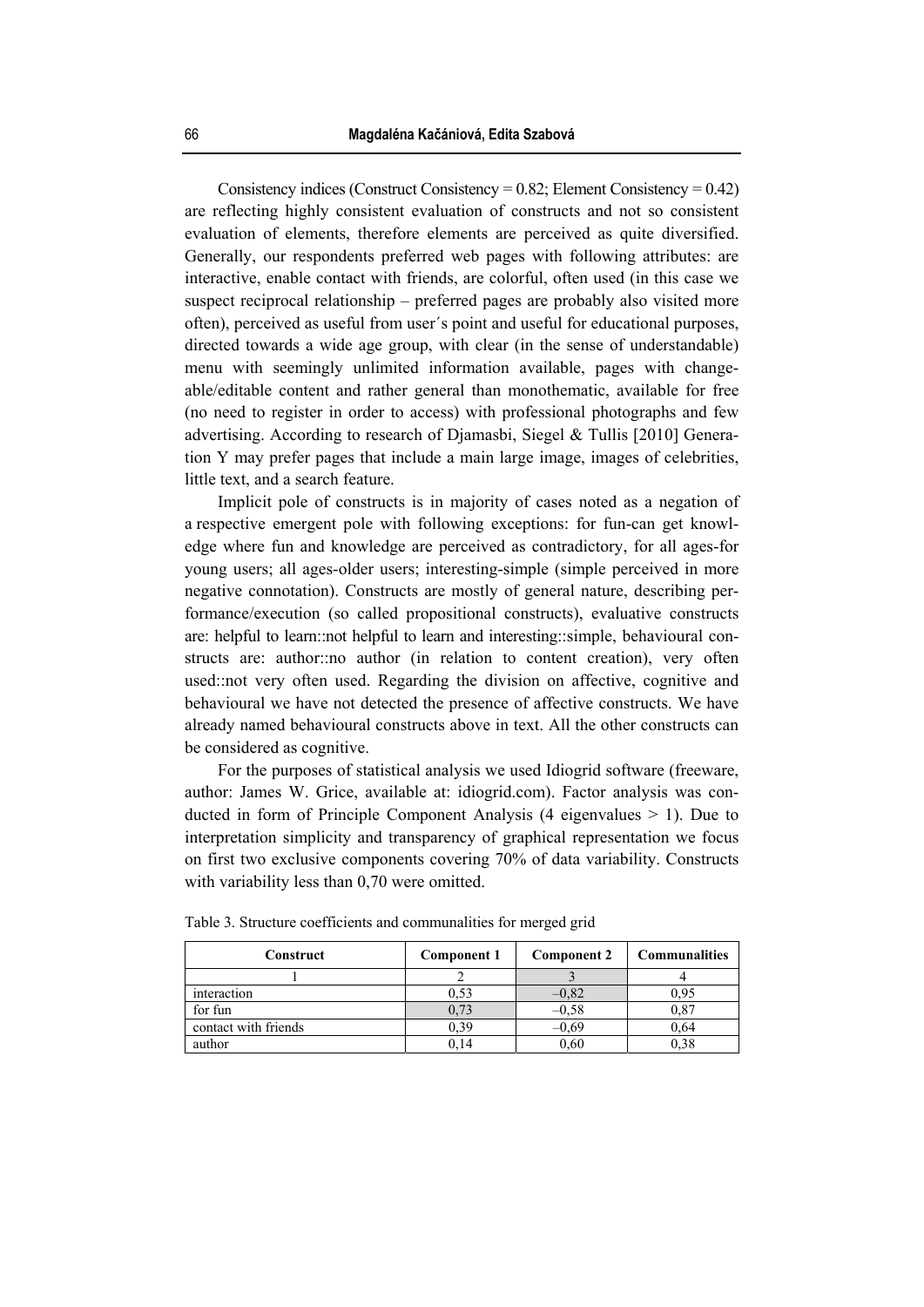|  | table 3 cont. |
|--|---------------|
|  |               |

|                                  | $\overline{2}$ | 3       | 4    |
|----------------------------------|----------------|---------|------|
| propositions/offered information | $-0,06$        | $-0.94$ | 0,89 |
| colorful                         | 0,41           | 0.02    | 0.17 |
| very often used                  | $-0.59$        | $-0.74$ | 0.90 |
| helpful to learn                 | $-0.95$        | 0,17    | 0,92 |
| clear menu                       | $-0.87$        | $-0,41$ | 0,91 |
| for all ages                     | $-0,90$        | $-0,08$ | 0,82 |
| useful                           | $-0,96$        | $-0,06$ | 0,93 |
| unlimited information            | $-0,90$        | $-0,22$ | 0,87 |
| all ages                         | $-0,88$        | 0,18    | 0,80 |
| more pages                       | $-0,92$        | $-0,18$ | 0,88 |
| general                          | $-0,51$        | 0,33    | 0,37 |
| professional photos              | 0,58           | 0,51    | 0.59 |
| few ads                          | $-0,29$        | $-0,13$ | 0,10 |
| changeable                       | 0,06           | $-0,89$ | 0,79 |
| free                             | $-0,93$        | $-0,02$ | 0,87 |
| everything is visible            | $-0,80$        | $-0,34$ | 0,75 |
| interesting                      | 0.56           | 0,04    | 0.31 |

Note: Communalities describe how strongly constructs are described by extracted components – the higher the number, the better explained; a cut-point of 0.70 was chosen for structure coefficients. This cut-point ensures 50% overlap between constructs and dimensions/components [Grice, 2007].

Source: Ibid.

The first component can be characterised by constructs: for fun, helpful to learn, clear menu, for all ages, useful, unlimited information, all ages, more pages, free, everything is visible. The second component is characterized by interaction, propositions (of topics/information) and changeable content. These dimensions represent the group perception of examined topic with its key characteristics. We suppose that this verbalised characteristics count for aspects that are the most noted and therefore also important to perceivers in relation to web pages.

Ideal web page is perceived as general (as an opposite to monothematic), with clear menu and a little amount of advertising, with all features visible, a lot of information, for all ages, interesting, free and not colorful. Youtube is perceived by this group as very close to the element of ideal webpage. Google and Wikipedia are the closest elements to be characterised as helpful to learn and for all age groups. Facebook is perceived as the most interactive. Twitter is near construct register, colorful and simple, but also useless. Twitter and Ebay are in the perception map created by component space perceived as slight opponents to Ideal web page and Youtube, while Facebook is in an opposite quadrant to Wikipedia. National geographic is perceived as stable, not interactive. This web page should be after further consideration and possible research on larger sample modified towards greater interactivity and engagement of recipients.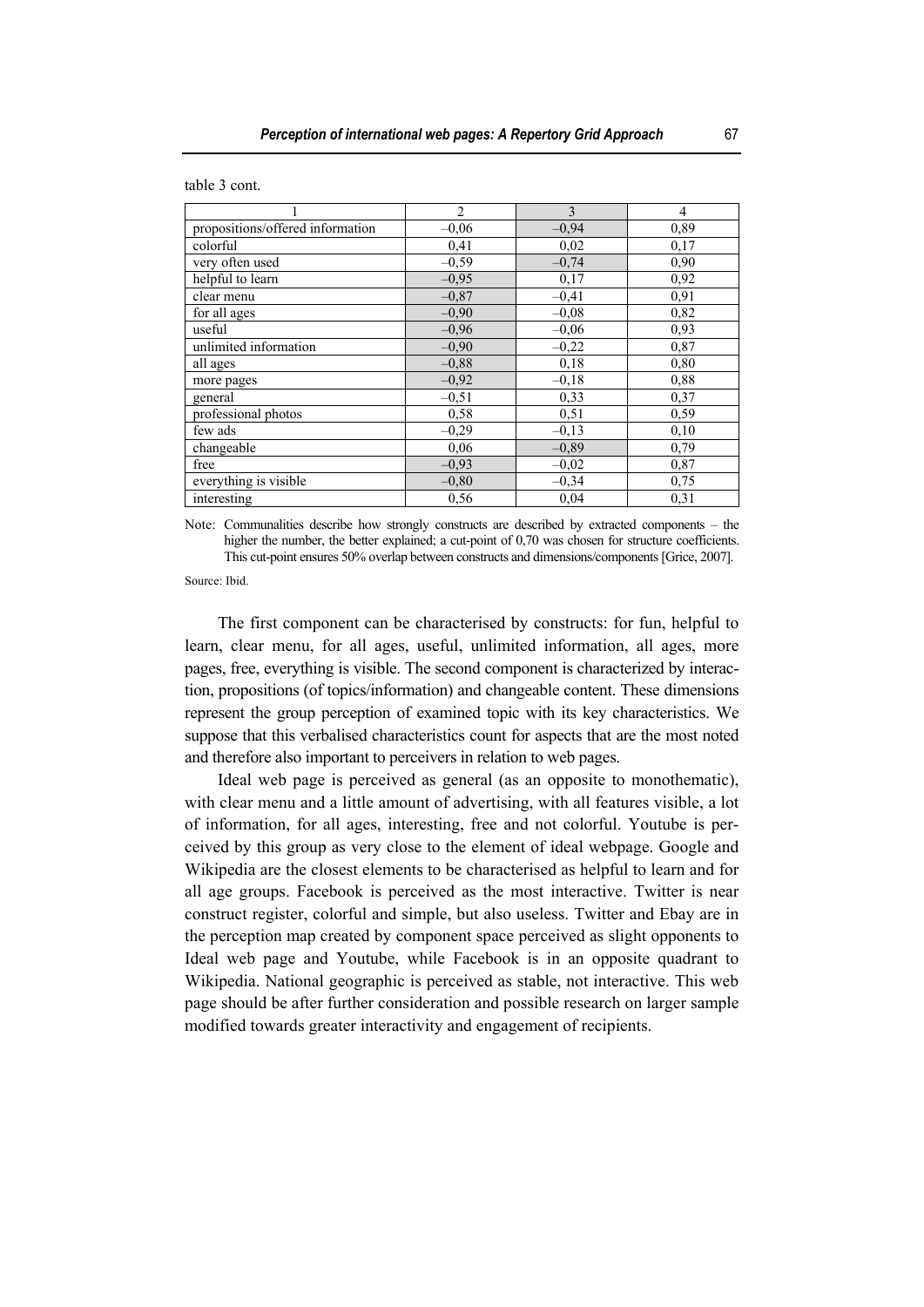

Fig. 1. Principle component analysis graphic output Source: Own research (Idiogrid output).

### **Conclusions**

This article sought to describe the feasibility of Repertory Grid approach using group administration of the technique and take a step forward towards understanding the web preferences of young people. We examined eight elements representing web pages that were consequently described by 21 bipolar constructs. Perception map created by Principal component analysis shows diversified perception of these elements. Generally, our respondents preferred web pages that are interactive, colorful, often used, enable contact with friends, perceived as useful from user´s point and useful for educational purposes, directed towards a wide age group, with clear menu with seemingly unlimited information available, pages with changeable/editable content, pages rather general than monothematic, available for free (no need to register in order to access) with professional photographs and few advertising. Ideal web page is perceived as general (as an opposite to monothematic), with clear menu and a little amount of advertising, with all features visible, a lot of information, for all ages, interest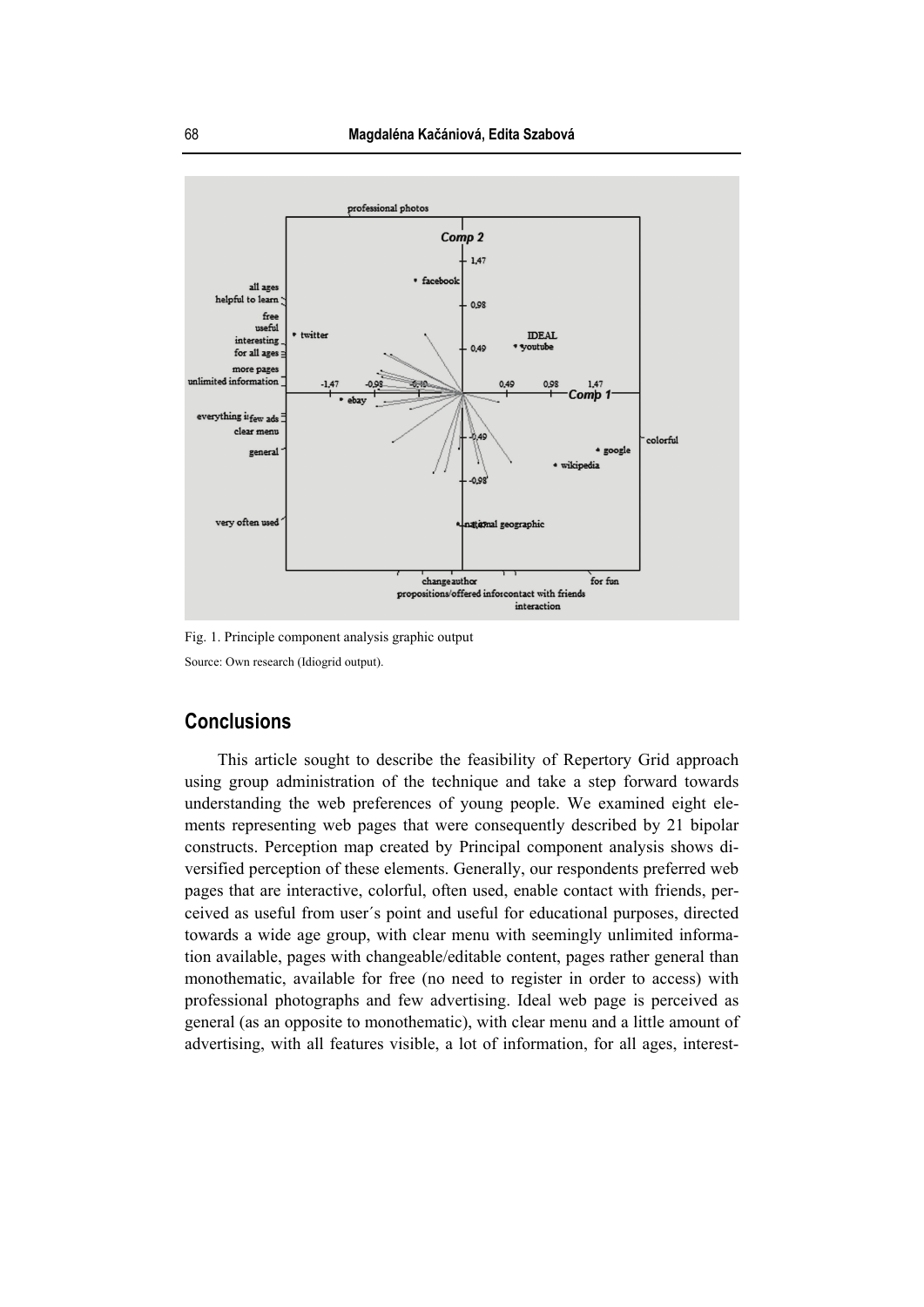ing, free and not colorful. A closest element to the element of ideal webpage for a studied group is video database Youtube.com.

This research has important implications regarding the methodology itself, preferences research with further possibilities in marketing and advertising research. It also provides a methodology and characteristics to support future research. We are aware of limitations of this approach either on the side of the methodological tool, the group administration obscuring individual perception and a limited sample size. Ideally, we would recommend to combine proposed research plan with an eye-tracking study.

#### **References**

- Beard F.K. (2003), *College student attitudes toward advertising's ethical, economic, and social consequences*, "Journal of Business Ethics" December, Vol. 48, Iss. 3, s. 217-228http://www.jstor.org/discover/10.2307/25075179?uid=3739024&uid= 2&uid=4&sid=21103819046933 (retrieved 17.02.2014).
- Burke M.A. (2002), *Personal construct theory as a research tool for analysing user perception of photographs*, "Lecture Notes in Computer Science", Vol. 2383, pp. 378-385, https://springerlink3.metapress.com/content/jhmg4dc2v9w0mqux/resource-secured/?t arget=fulltext.pdf&sid=chwq2waxkjti0bwjt0ogmxf5&sh=www.springerlink.com (retrieved 15.04.2012).
- Caldwell N. & Coshall J. (2002), *Measuring brand associations for museums and galleries using Repertory Grid analysis*, "Management Decisions", Vol. 40, No. 4, http://www.londonmet.ac.uk/library/z15933\_3.pdf, s. 383-392 (retrieved 24.07.2012).
- Djamasbi S., Siegel M. & Tullis T. (2010*), Generation Y, web design, and eye tracking*, "International Journal of Human – Computer Studies", Vol. 68, pp. 307-323, http://users.wpi.edu/~djamasbi/PDFS/2010%20djamasbi%20et%20al- %20IJHCS%20(journal%20version).pdf (retrieved 11.04.2014).
- Fransella F., Bell R. & Bannister D. (2004), *A manual for Repertory Grid technique*, John Wiley & Sons, New York.
- Fromm M. (2004), *Introduction to the Repertory Grid Interview*, Waxmann Verlag, Germany.
- Grice J.W. (2007), *Generalized procrustes analysis example with annotation*, Oklahoma State University, http://www.idiogrid.com/GPA\_Idiogrid\_Example.pdf> (retrieved 10.04.2014).
- Havigerová J.M. & Haviger J. (2010), *Využití testu repertoárových mřízek pro získaní subjektivních deskriptorů normality* [in:] *Sociální procesy a osobnost 2009*, Člověk na cestě životem: rizika, výzvy, příležitosti, Psychologický ústav Akademie věd ČR, s. 83-90, http://www.psu.cas.cz/konference/spo2009/sbornik\_spo2009.pdf. ISBN 978-80-86174-15-0 (retrieved 14.03.2012).
- Jankowicz D. (2004), *The easy guide to repertory grids*, Wiley & Sons, London.
- Karapanos E. & Martens J.-B. (2007), *Characterizing the diversity in user´s perceptions Lecture notes in computer science*, No. 4662. Springer, Berlin, http://ekarapanos.com/ Karapanos Martens Interact07.pdf, s. 515-518. (retrieved 15.04.2012).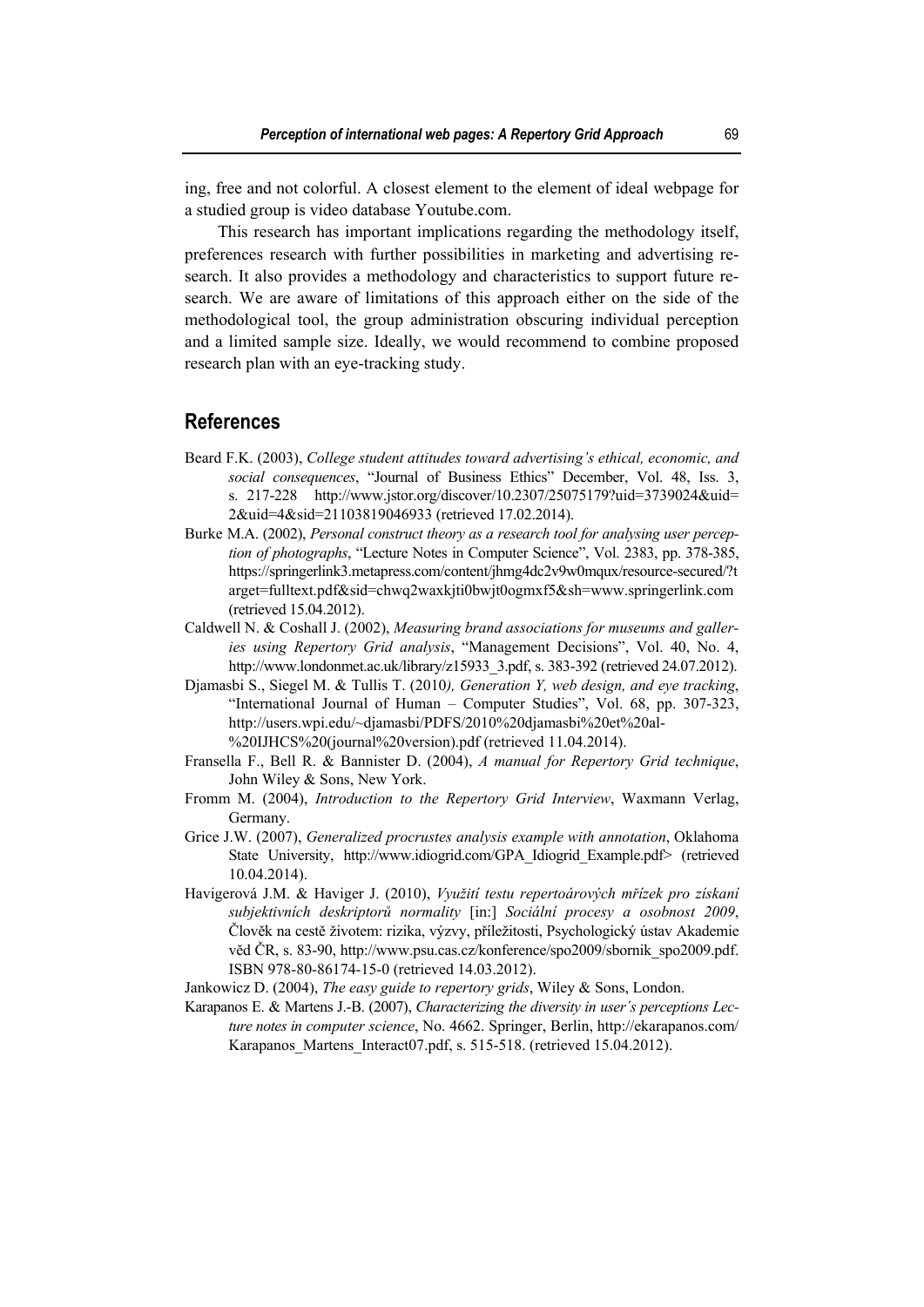- Karppinen S. (2000), *Repertory Grid Technique in early childhood as a tool for reflective conversations in arts education*, European Conference on Quality in Early Childhood Education, London, http://eric.ed.gov/ERICWebPortal/search/detailmini.jsp? nfpb=true& &ERICExtSearch\_SearchValue\_0=ED446854&ERICExtSearch\_S earchType  $0 = n_0 \& \text{accho} = ED446854$ , s. 12 (retrieved 2.08.2012).
- Kelly G.A. (2003), *A brief introduction to personal construct theory* [in:] *International handbook of personal construct psychology*, F. Fransella (ed.), John Wiley & Sons, UK, pp. 3-20.
- Klein D.M. & Lewis R.C. (1985), *Personal construct theory: A foundation for deriving tangible surrogates in services marketing* [in:] *Proceeding series, services marketing in a changing environment*, T. Bloch et al. (eds.), AMA, Chicago, pp. 107-11.
- Lazarevic V. & Petrovic-Lazarevic S. (2007), *Raising brand equity to generation Y*, Monash University, Australia, http://www.buseco.monash.edu.au/mgt/research/ working-papers/2007/wp30-07.pdf (retrieved 15.03.2014).
- Lemke F., Clark M. & Wilson H. (2011), *Customer experience quality: An exploration in business and consumer contexts using Repertory Grid Technique*, "Journal of the Academy of Marketing Science", Vol. 39 No. 6, http://www.wiwiss.fu-berlin.de/ institute/marketing/dateianhang/SS2012\_LemkeClarkWilson\_CEQ\_JAMS11\_As PublishedOnline.pdf, pp. 846-869 (retrieved 5.07.2012).
- Lippe D. (2001), *It's all in creative delivery*, "Advertising Age" 25 June, http://adage.com/article/special-report-wtw99/creative-delivery/54383/ (retrieved 20.03.2014).
- Lukas J. & Šerek J. (2007), *Aplikace techniky repertoárové mřížky na zkoumání utváření dojmů o politicích* [in:] *Československá psychologie*, Vol. LI, No. 6. Academia, Praha, http://www.jlukas.cz/doc/politicka/aplikace\_techniky\_repertoarovych\_mrizek.pdf, pp. 622-634 (retrieved 15.03.2012).
- Marsden D. & Littler D. (2000), *Exploring consumer product construct system with the Repertory Grid Technique*, "Qualitative Market Research", Vol. 3, No. 3, http://www.emeraldinsight.com/journals.htm?articleid = 858390, pp. 127-143 (retrieved 15.07.2012).
- Morton L.P. (2002), *Targeting Generation Y*, "Public Relations Quarterly", Vol. 47, No. 2, pp. 46-48.
- Neimeyer G.J. (1993), *Casebook of constructivist assessment*, Sage Publications, New York.
- Olson J.C. & Dover P.A. (1978), *Cognitive effects of deceptive advertising*, "Journal of Marketing Research", Vol. 15, No. 1, pp. 29-38, http://www.jstor.org/discover/ 10.2307/3150398?uid=3739024&uid=2&uid=4&sid=21103815015461 (retrieved 6.04.2014).
- Ritomský A. & Bachratý J. (2008), *Metóda repertoárovej mriežky v sociálnych vedách*, "Sociálne a politické analýzy", Vol. 2, No. 2, http://sapa.ff.upjs.sk/casopis/ 4\_druhe\_cislo\_2008/35\_Ritomsky-Bachraty.pdf, pp.72-114 (retrieved 8.12.2011).
- Schenkman B.N., Jonsson F.U. (2000), *Aesthetics and preferences of web pages*, "Behavior and Information Technology", Vol. 19, Iss. 5, pp. 367-377.
- Shepherdson N. (2000), *New kids on the lot*, "American Demographics", Vol. 22, Iss. 1, pp. 44-47.
- Tan F. & Tung L.L. (2003), *Exploring website evaluation criteria using the Repertory Grid technique: A web designers' perspective*, Second Annual Workshop on HCI